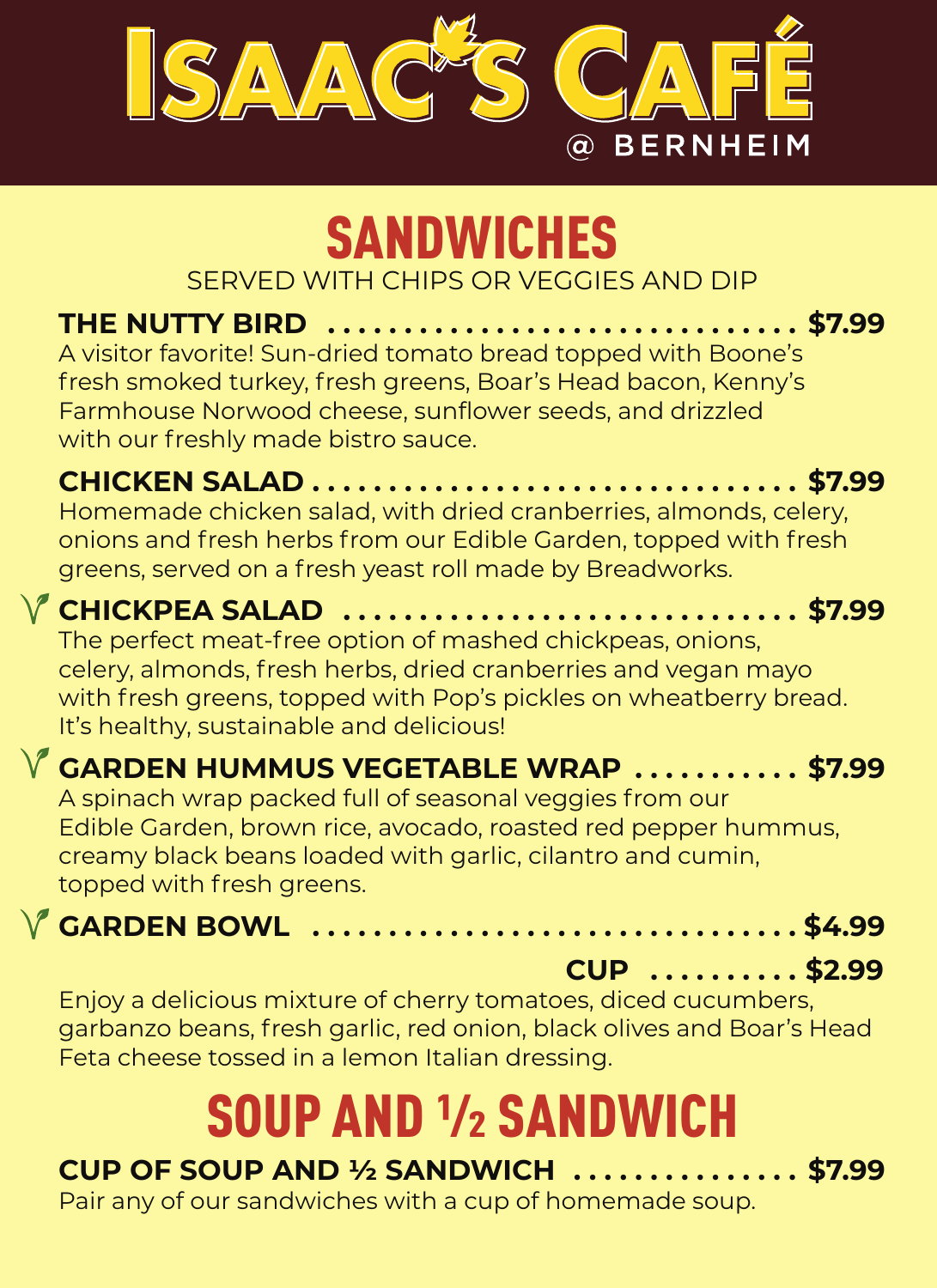

ORGANIC FARM

We strive to accommodate your special dietary needs so please don't hesitate to ask.

### **INDICATES VEGAN OPTION**



# KENTUCKY PROUD SPRING FEATURES SHOWCASING LOCAL FARMS

**THE RATTLER . . . . . . . . . . . . . . . . . . . . . . . . . . . . . . . . . . \$7.99** Boone's Black Forest ham, Kenny's Farmhouse smoked gouda, sweet garlic mustard from Rattlesnake Hill Farm, the spicy crunch of Pop's Pepper Patch pickles, topped with micro greens from Spade and Table Farm, all on artisan asiago bread locally made by Breadworks. Definitely a "bite" for the taste buds! *Available as grilled panini.*

# **ROASTED VEGETABLES . . . . . . . . . . . . . . . . . . . . . . . . . \$2.79**

Enjoy seasonal vegetables from our Edible Garden and Elliott Brothers Farm, slowly roasted with fresh herbs.

#### **FRESH FRUIT COBBLER . . . . . . . . . . . . . . . . . . . . . . . . . \$2.99** Homemade cobbler made with local seasonal fruit.

# **SPRING BERRY LEMONADE . . . . . . . . . . . . . . . . . . . . . \$2.49**

Bursting with the flavors of fresh berries and local fruit.